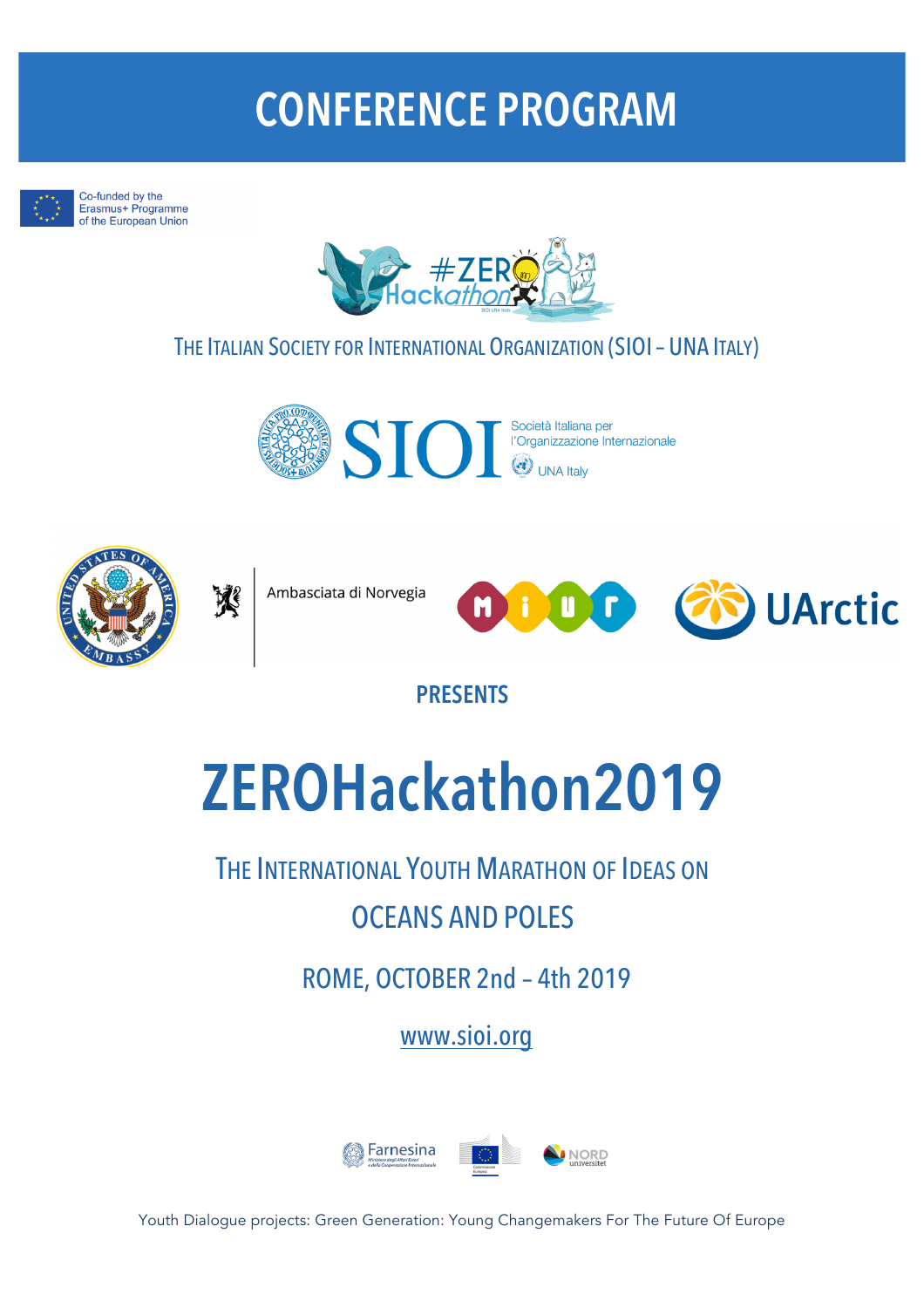11.00 am

#### REGISTRATION OF PARTICIPANTS SIOI 'S HEADQUARTERS (Piazza San Marco, 51- Roma)

#### 11.30 - 13.00 am

#### INTRODUCING THE HACKATHON METHOD AND THE CHALLENGES

Lorenzo Micheli, Scientific Coordinator Hackathon, Founder @WAYouth Angela Scicchitano, Youth Project Coordinator of ZEROHackathon

#### 13.15 pm

OPENING CEREMONY

#### **SPEAKERS**

Franco Frattini, President of SIOI Lorenzo Fioramonti, Italian Minister of Education, University and Research Margit Tveiten, Ambassador of Norway in Italy Karen Bel, Environment, Science, Technology and Health Counselor, USA Embassy in Italy Domenico De Maio, Director General, National Youth Agency (ANG) Paolo Glisenti, Italy's Commissioner General of Section for Expo 2020 Dubai Bård Borch Michaelsen, Professor, School of Business and Economics, UiT, The Arctic University of Norway

#### SPECIAL FEATURING : VIDEO MESSAGE FROM NEW YORK

Giulia Parenti & Simone Mostratisi, Italian Youth Delegates to the United Nations

#### 14.30 – 18.30 pm

#### HACKING BEGINS

Lorenzo Micheli, Scientific Coordinator Hackathon, Founder @WAYouth Angela Scicchitano, Youth Project Coordinator of ZEROHackathon

19.00 – 21.30 pm

WELCOME HAPPY HOUR AND NETWORKING!

Trinity College Via del Collegio Romano 6